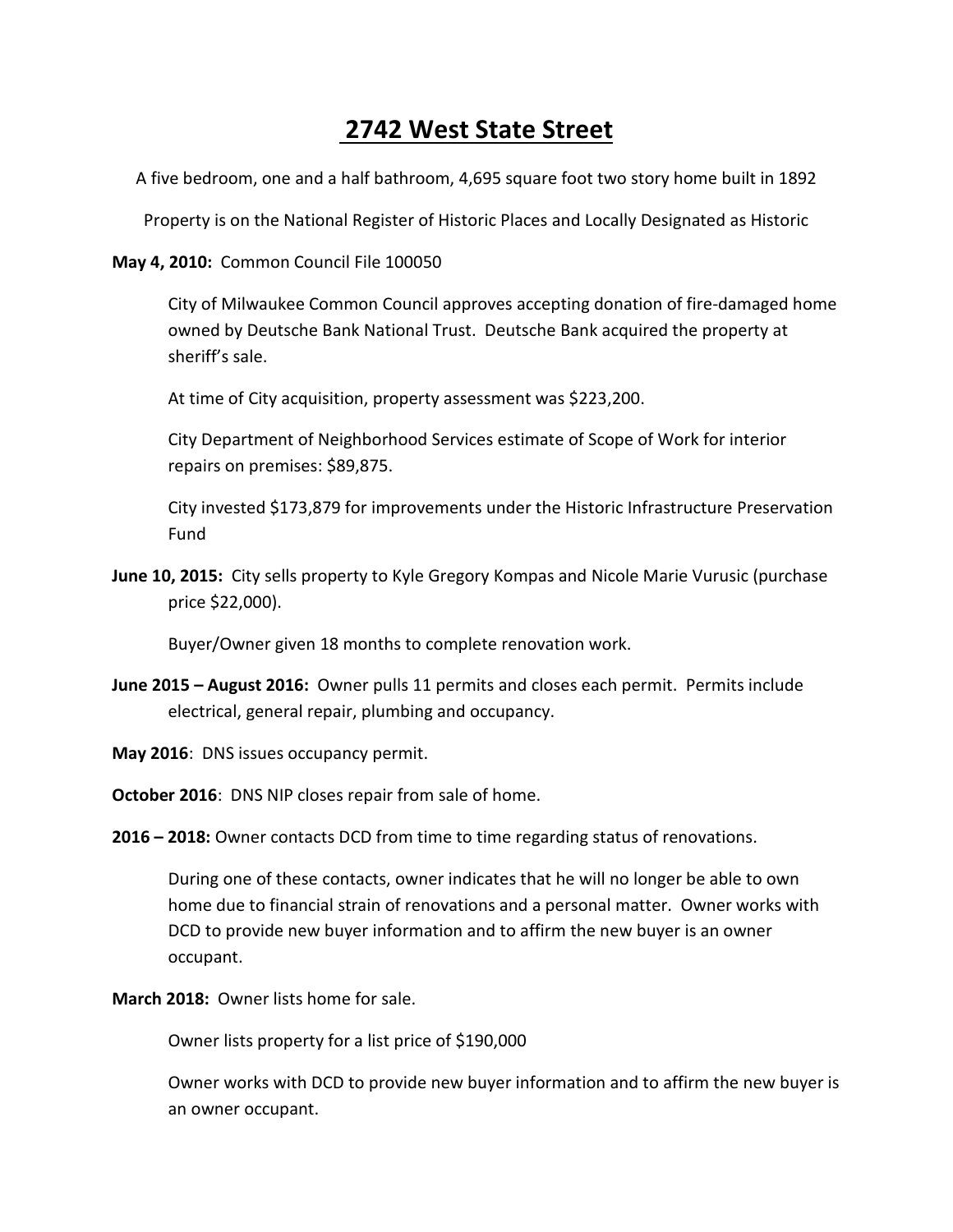Yves LaPierre, DCD Real Estate, works with property buyer to ensure the buyer understands the obligations of historic home ownership. Buyer agrees to sign a Restrictive Covenants Agreement to obligate themselves to continued deed restrictions (see copy attached).

DCD meets with buyer on premises to ensure buyer understands actual obligations.

DCD ensures Alderman Bauman supports the removal of deed restriction on home to allow owner to transfer property to a new owner occupant buyer. Common Council File regarding this matter, 171892, passes March 27, 2018.

### **Current property status:**

City of Milwaukee Assessor's office total assessment for 2017: \$112,500

City property taxes are paid in full.

Property does not have any open DNS orders.

### **Seller expenses:**

Seller has indicated expenses exceeding \$250,000. Seller has provided invoices and other documentation of expenses. Seller has two loans on the premises. One is from Marine Credit Union for \$125,000. Seller also has an additional loan agreement for \$25,000 for repairs, at 10.65% interest. Seller also has credit card debt and other expenses.

Documentation provided includes signed acceptance of a detailed\$121,000 estimate from Prosperity Group, LLC for repair work, which was paid through repair escrow at Stewart Title.

Stewart Title Company, who was responsible for disbursement of repair draw, has confirmed disbursement of \$111,847 to Prosperity Group, LLC. Please see attached documentation of disbursement to Prosperity Group, LLC from Stewart title.

Seller also has invoices that show payments of \$10,000 for Rivercity Woodworking, invoices for custom railings for \$5,000, and statements of work from an electrician that total approximately \$15,000.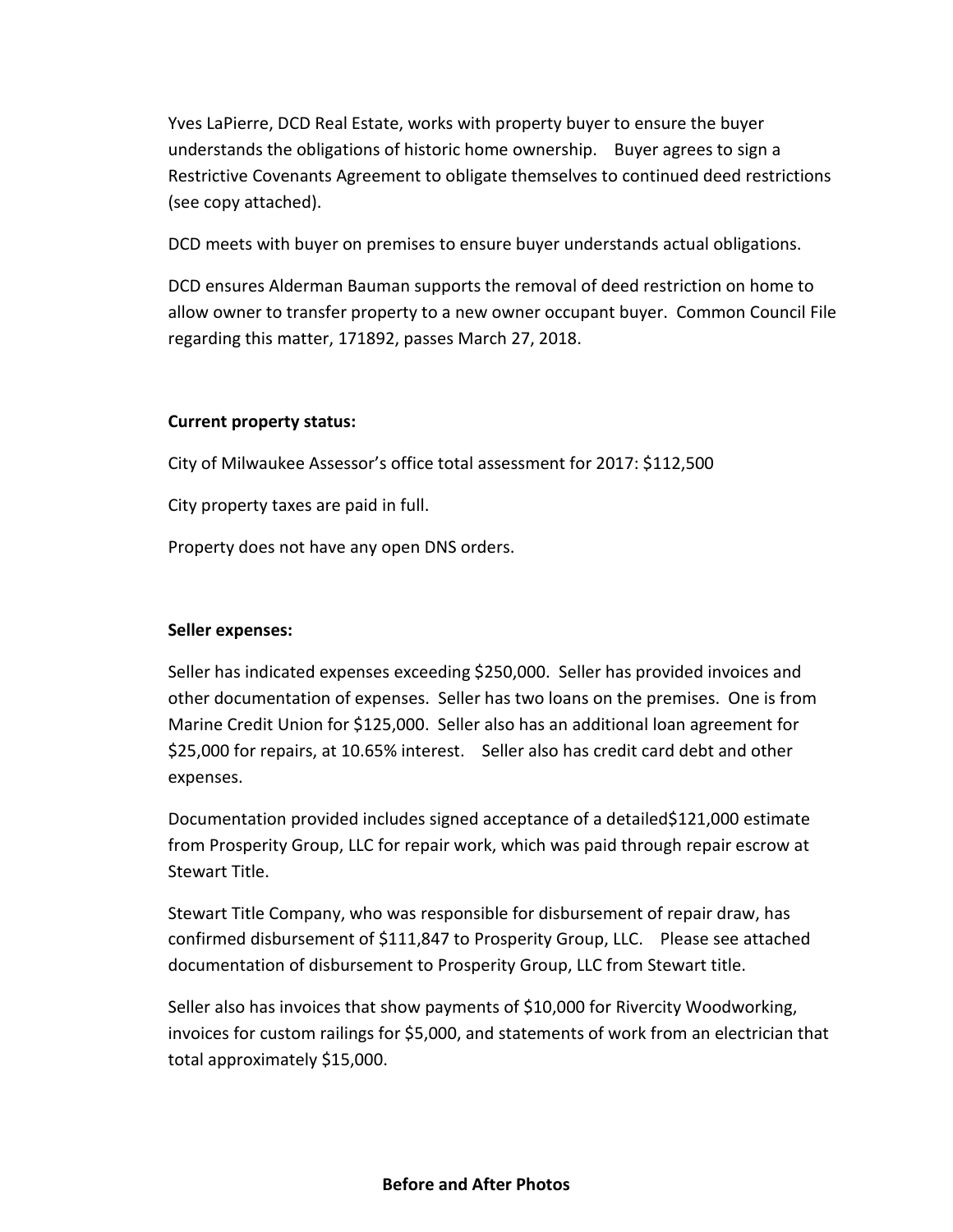



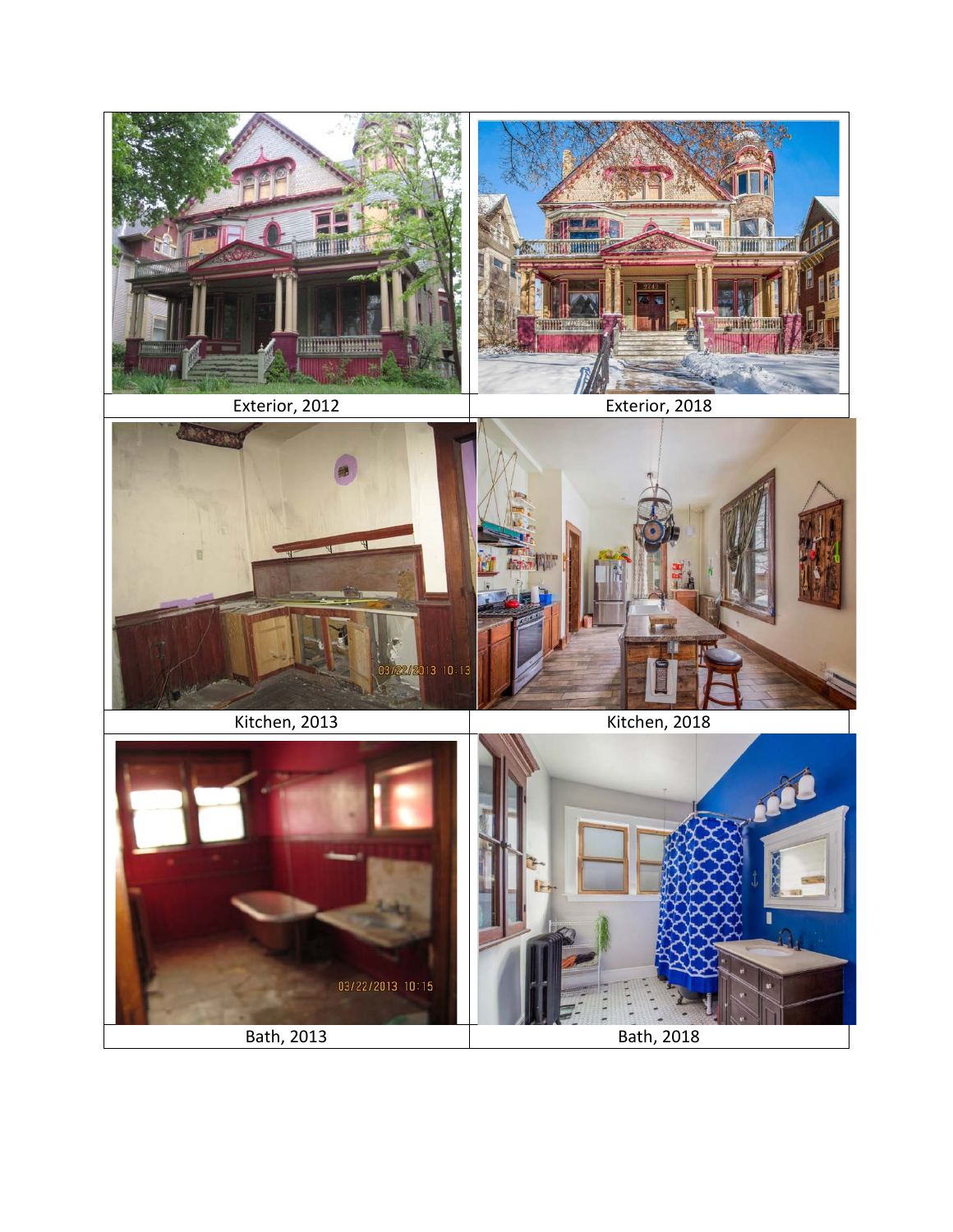

### **Additional Before Photos**

![](_page_3_Picture_2.jpeg)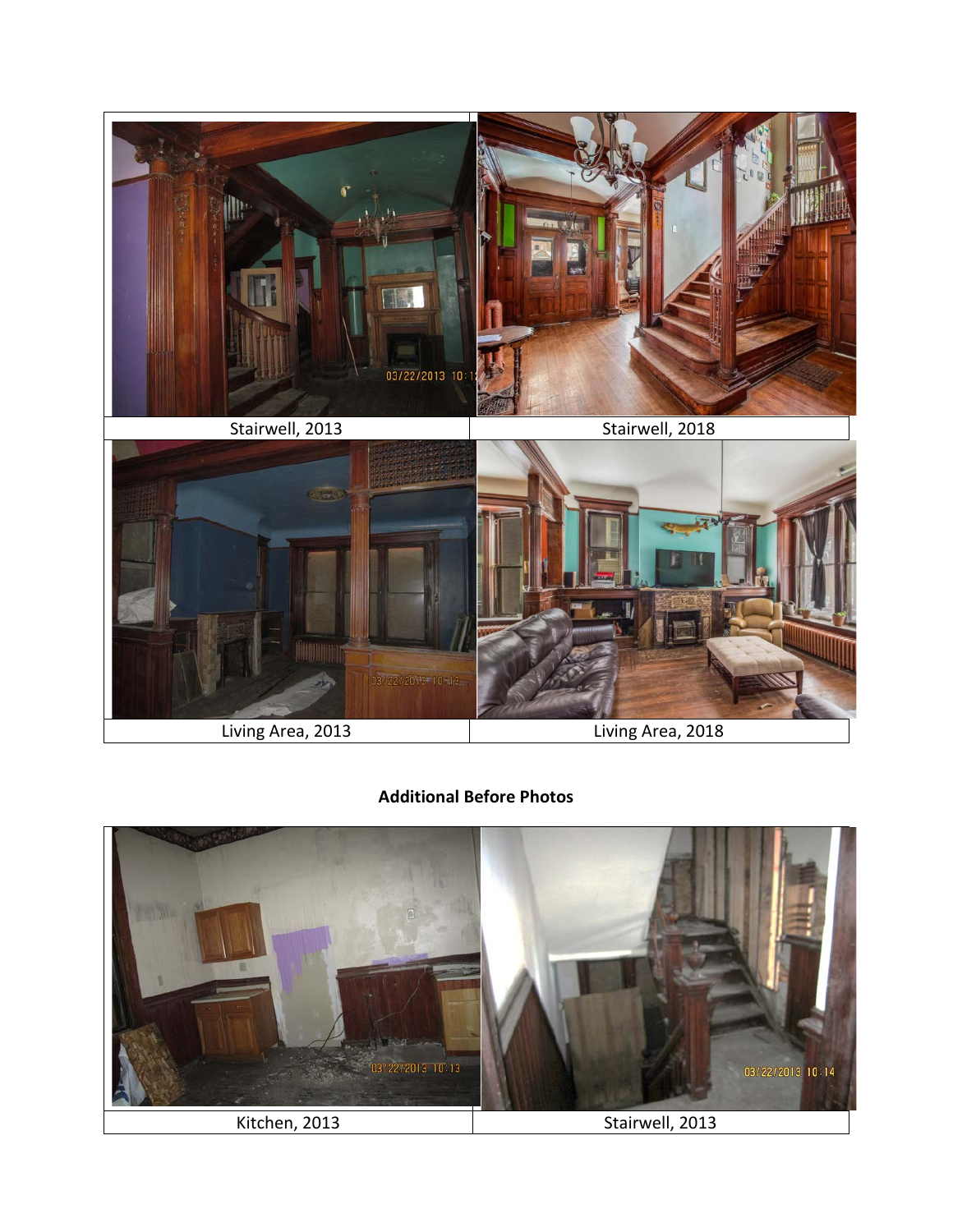### **Additional 2018 Photos**

![](_page_4_Picture_1.jpeg)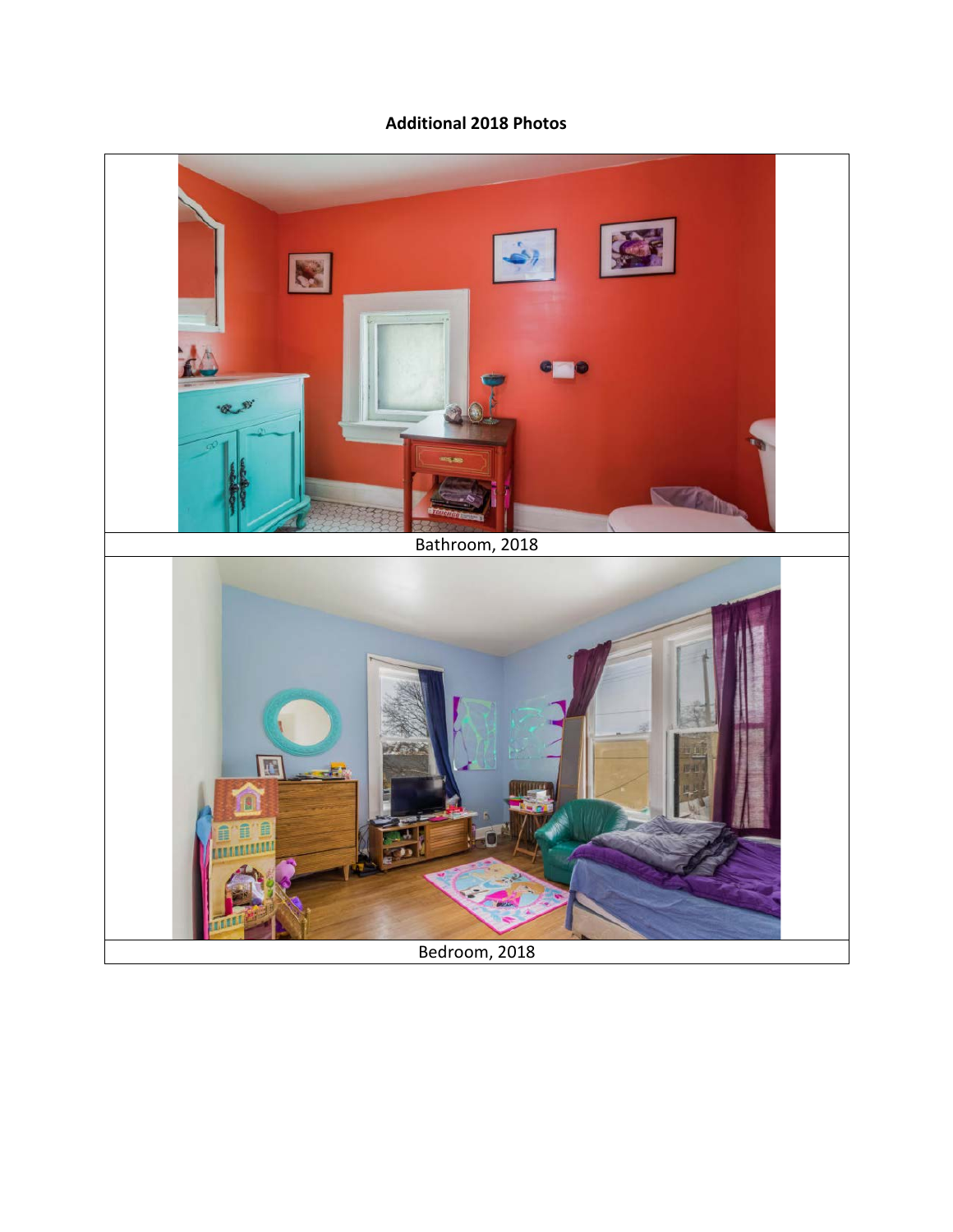![](_page_5_Picture_0.jpeg)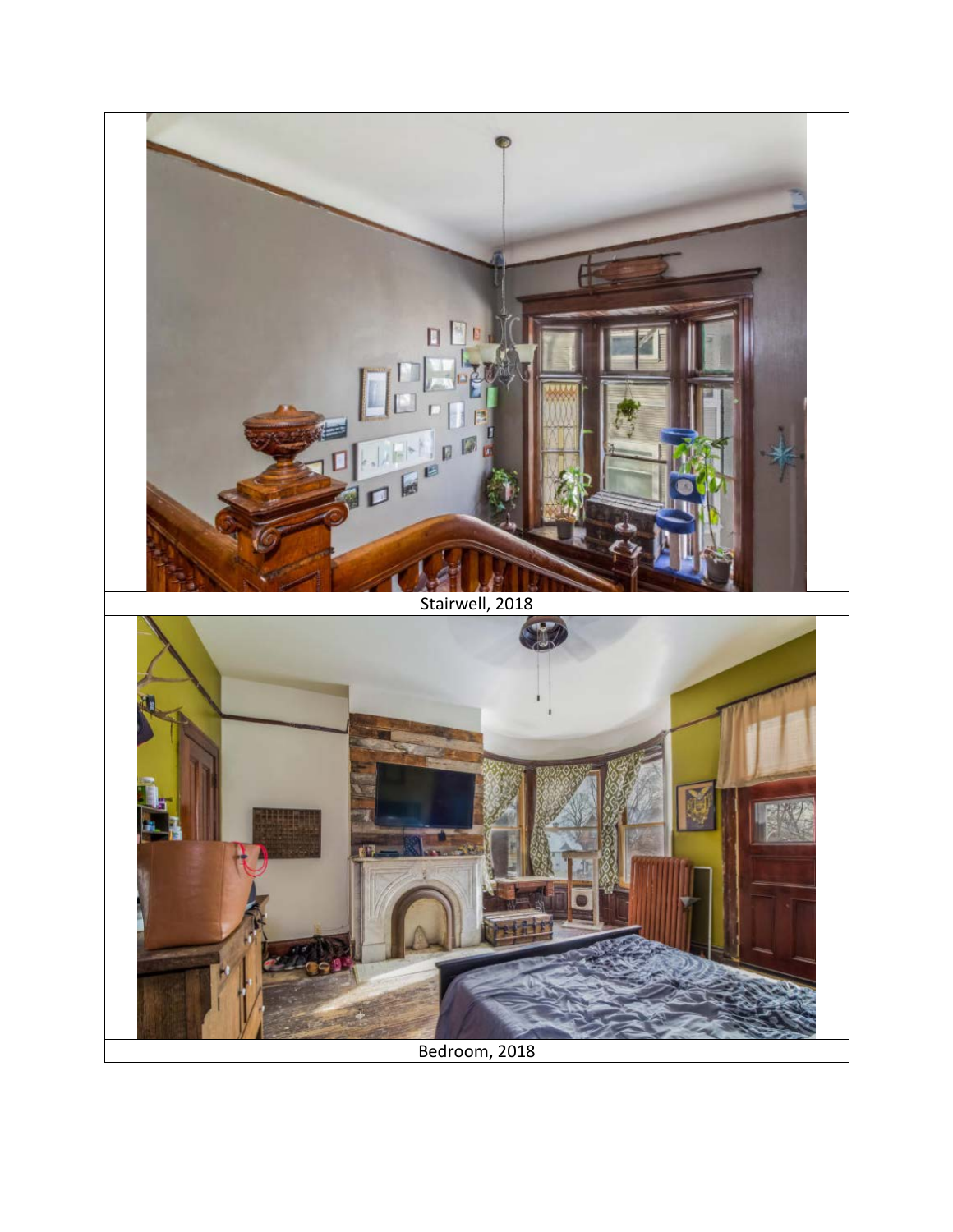## File Ledger

# File Number: 01112-25471c

File Status: New

Escrow Unit: 130-STC - Brookfield Bank Account: USBVVI-US Bank

Buyer: Kyle G. Kompas Seller:

Escrow Officer: Jennifer Moths - Brookfi **Project Description:** 

|              | Timestamp<br>Username/                                 | 1/25/2015<br>9:54:25 AM<br>MMS<br>M                                            | nk kc.83:1<br>Jia Sotelo-<br>(1/25/2015) | 12/23/2015<br>25:15 PM<br>Kloehn-<br>Tammy | Jennifer Moths<br>-5/19/2016<br>3:21:20 PM |                        |  |
|--------------|--------------------------------------------------------|--------------------------------------------------------------------------------|------------------------------------------|--------------------------------------------|--------------------------------------------|------------------------|--|
|              | Balance Name/Reason                                    | \$111,847.10 Book Transfer From File<br>  01112-25471 / Account<br><b>MBSI</b> | \$83,310.10 Prosperity Group, LLC        | \$11,110.10 Prosperity Group, LLC          | \$0.00 Prosperity Group, LLC               | \$0.00 USBWI - US Bank |  |
|              |                                                        |                                                                                |                                          |                                            |                                            |                        |  |
| Credit       |                                                        | \$11, 847.10                                                                   |                                          |                                            |                                            | \$111,847.10           |  |
| <b>Tebit</b> |                                                        |                                                                                | \$28,537.00                              | \$72,200.00                                | \$11,110,10]                               | \$11,847,10            |  |
|              | St Sc Transaction<br>Number                            | 11012                                                                          | 13015328                                 | 13015638                                   | 13017026                                   |                        |  |
|              |                                                        | ð                                                                              | ð                                        | δ                                          | ð                                          |                        |  |
|              |                                                        |                                                                                |                                          |                                            |                                            |                        |  |
|              | <b>Type</b>                                            | ξ                                                                              | š                                        | š                                          | š                                          |                        |  |
|              | Paid Date   Deposit   Deposit/CD<br>  CD Date   Number |                                                                                |                                          |                                            |                                            |                        |  |
|              |                                                        |                                                                                |                                          |                                            |                                            |                        |  |
|              |                                                        | 11/25/2015                                                                     | 11/27/2015                               | 12/23/2015                                 |                                            |                        |  |
|              | Posting<br>Date                                        | 11/25/2015   11/25/2015                                                        | 11/25/2015 11/25/2015                    | 12/23/2015 12/23/2015                      | C   05/19/2016   05/19/2016                |                        |  |
|              | Cil Trans.<br>Date                                     |                                                                                |                                          |                                            |                                            |                        |  |
|              |                                                        | $\circ$                                                                        | $\circ$                                  | $\overline{\circ}$                         |                                            |                        |  |
|              | Acct.<br>Code                                          | MBSN                                                                           | <b>NBSL</b>                              | <b>MBSL</b>                                | MBSL                                       |                        |  |
|              | t<br>58                                                | 8                                                                              | g                                        | 8                                          | 8                                          |                        |  |

\$0.00 TOTALS

\$111,847.10

\$11,847.10